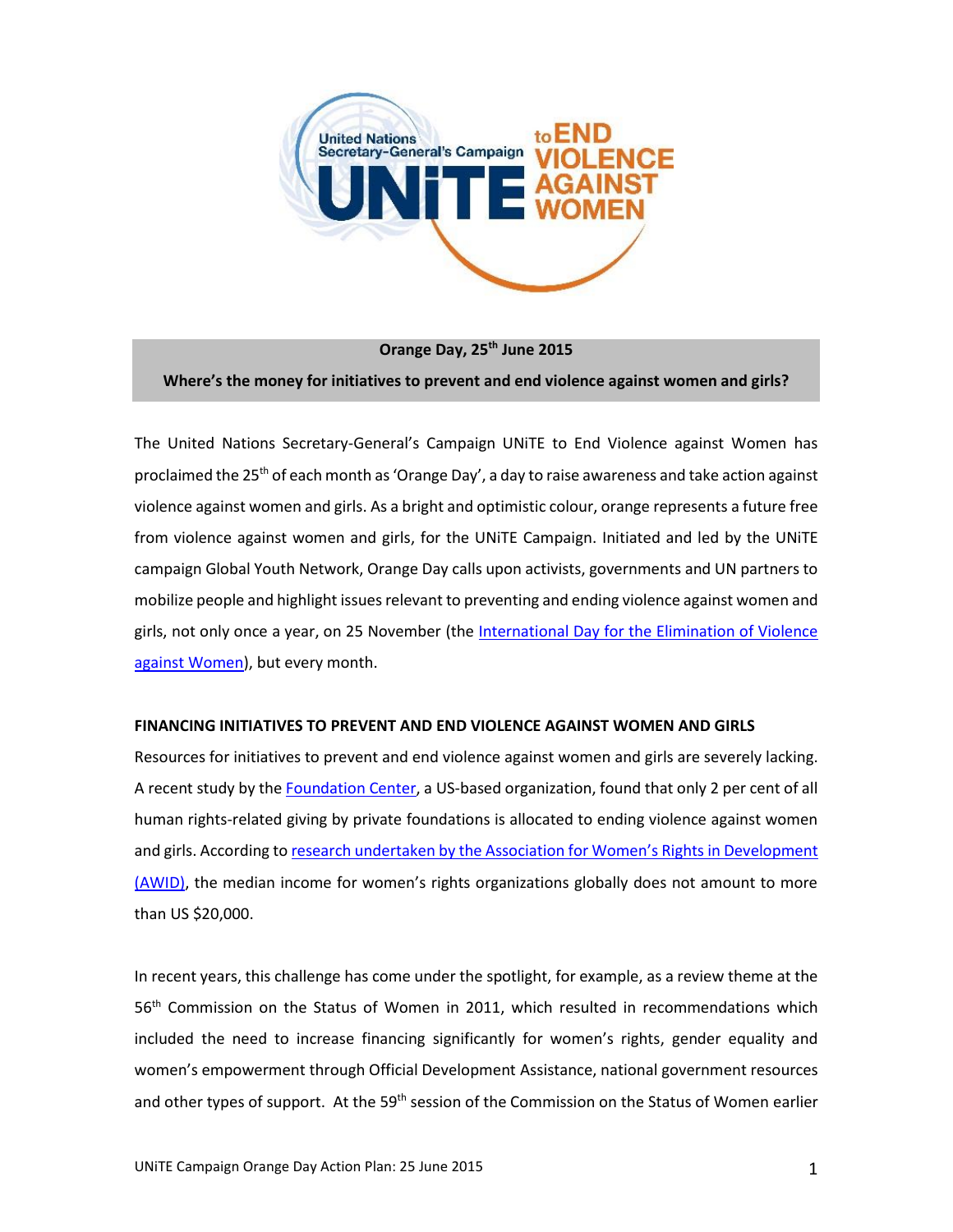this year, there was consensus by the international community about the need for concrete actions to increase investment in gender equality and empowerment initiatives which was reflected in a [Political Declaration.](http://www.un.org/ga/search/view_doc.asp?symbol=E/CN.6/2015/L.1)

#### **A KEY MOMENT TO REVERSE THE FUNDING SHORTFALL**

Opportunities in the coming months could prove pivotal in reversing the trend of chronic underinvestment in initiatives to prevent and end violence against women and girls. In September 2015, the [Sustainable Development Goals](https://sustainabledevelopment.un.org/topics/sustainabledevelopmentgoals) (SDGs) will be adopted, providing a new framework for international development across the globe. The new goals are expected to address gender equality, empowerment, and violence against women.

For these commitments to be transformed into real change in the lives of women and girls, they must be matched with an ambitious and robust financing package. Governments will come together in Addis Ababa, Ethiopia, from 13-16 July for the [Third International Conference on Financing for](http://www.un.org/esa/ffd/ffd3/)  [Development](http://www.un.org/esa/ffd/ffd3/) to discuss financing for development. Central to these discussions will be funding for the SDGs. The meeting provides an historic opportunity to endorse a transformative and comprehensive global financing framework for gender equality and empowerment. It is therefore a critical moment to urge those participating to put gender equality and women's empowerment at the heart of the Financing for Development discussions and negotiations.

### **UN TRUST FUND TO END VIOLENCE AGAINST WOMEN**

An important source of funding for initiatives focusing on preventing and ending violence against women is the United [Nations Trust Fund to End Violence against Women](http://www.unwomen.org/en/trust-funds/un-trust-fund-to-end-violence-against-women) (the UN Trust Fund). As the only multilateral grant making mechanism addressing this issue, the Fund is a good example of the potential impact and local results that are possible when programs aimed at ending violence are adequately funded.

The UN Trust Fund's grants range from youth engagement programs, to community-based interventions, to initiatives providing social, medical, financial and psychological support to survivors of violence and those at risk. Since its creation, the UN Trust Fund has awarded more than USD 100 million to 393 initiatives in 136 countries and territories. It currently supports 86 programmes in 71 countries, with a value of USD 55.1 million. By 2017, the UN Trust Fund's impact is expected to affect the lives of 2.3 million people. However, the Fund is able to fund just a fraction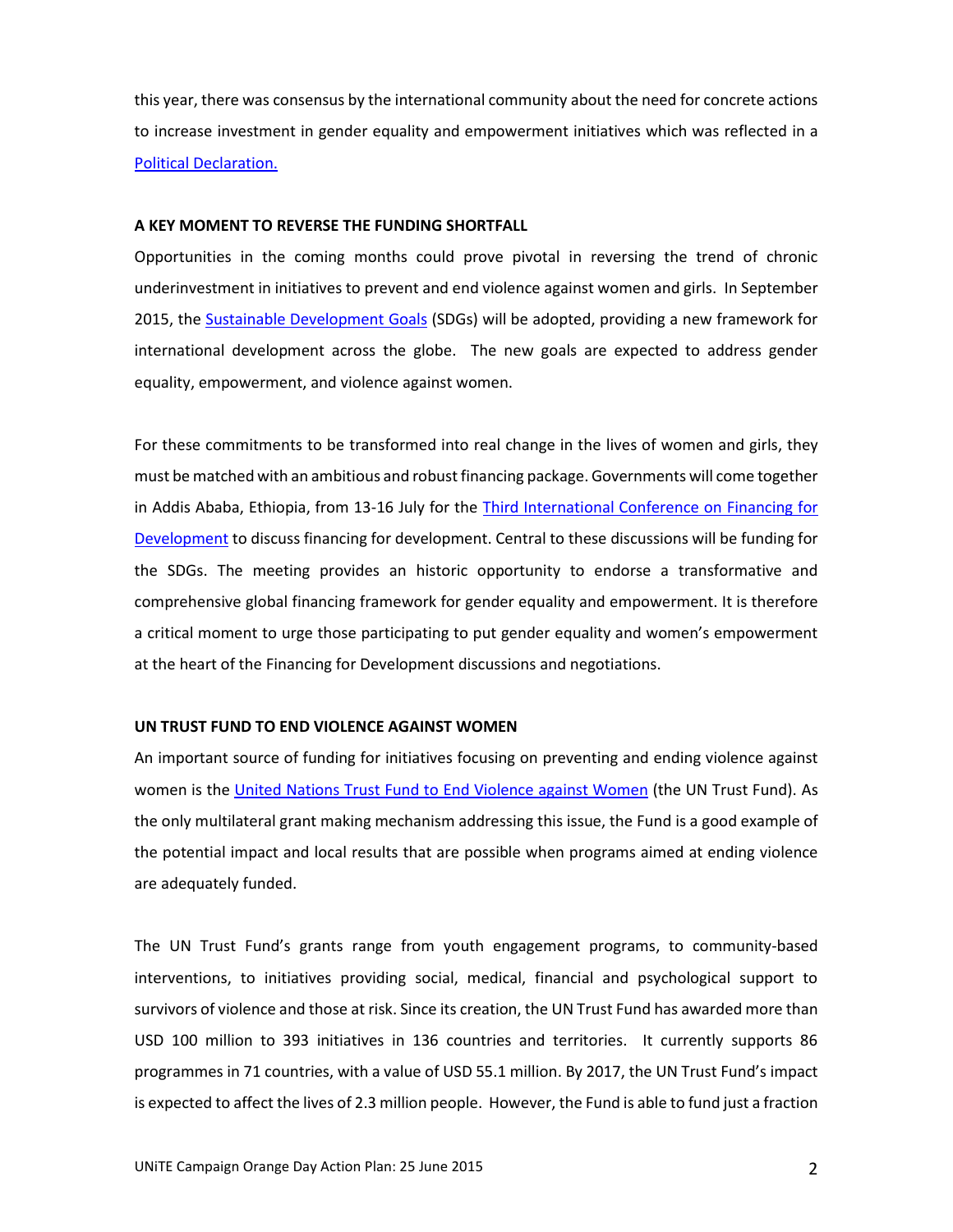of the requests for funding it receives each year, while demand is growing steadily. In 2013 for example, it received 2,410 applications for a total of more than US\$ 1.1 billion from 145 countries, though was able to award grants of US\$7.86 million.

# **ORANGE DAY ACTIVITIES**

**This Orange Day, raise awareness of the need to fund initiatives to prevent and end violence against women and girls:**

- Support the UN Trust Fund at [http://www.untfsupporters.com/,](http://www.untfsupporters.com/) watch and share the UN [Trust Fund video,](https://www.youtube.com/watch?v=B11lfCbmSFg) join the UN Trust Fund's [Facebook page](https://www.facebook.com/UNTrustFund) and follow th[e UN Trust Fund on](https://twitter.com/untrustfundevaw)  [Twitter.](https://twitter.com/untrustfundevaw) Check out th[e Soko + UN Trust Fund bracelet](http://shopsoko.com/collections/UNTF) and the  $@SayNO$  UNITE t-shirt which are helping to raise money for the UN Trust Fund, and encourage your networks to do the same using the hashtags #OrangeDay and #UNTF.
- Organize a discussion with your community about challenges and solutions in securing funding for initiatives to prevent and end violence against women and girls.
- Find out if your government is participating in the Third International Conference on Financing for Development, and watch out for the outcome document to learn about what commitments it has made[: http://www.un.org/esa/ffd/ffd3/preparatory](http://www.un.org/esa/ffd/ffd3/preparatory-process/drafting-sessions.html)[process/drafting-sessions.html](http://www.un.org/esa/ffd/ffd3/preparatory-process/drafting-sessions.html)
- Civil Society Organizations: are you engaged in the conversation around the Third International Conference on Financing for Development? Learn about UN Women's call to mobilize women's groups around financing for development and how you can add your voice to the discussion: <http://gender-financing.unwomen.org/en>

# **USEFUL RESOURCES**

UN Trust Fund to End Violence against Women: [http://www.unwomen.org/en/trust-funds/un](http://www.unwomen.org/en/trust-funds/un-trust-fund-to-end-violence-against-women)[trust-fund-to-end-violence-against-women](http://www.unwomen.org/en/trust-funds/un-trust-fund-to-end-violence-against-women)

UN Women, Financing for Gender Equality[: http://gender-financing.unwomen.org/en](http://gender-financing.unwomen.org/en)

UN Women's Call to Action mobilizing women's groups around Financing for Development: <https://www.youtube.com/watch?v=6a5bPDih860&feature=youtu.be>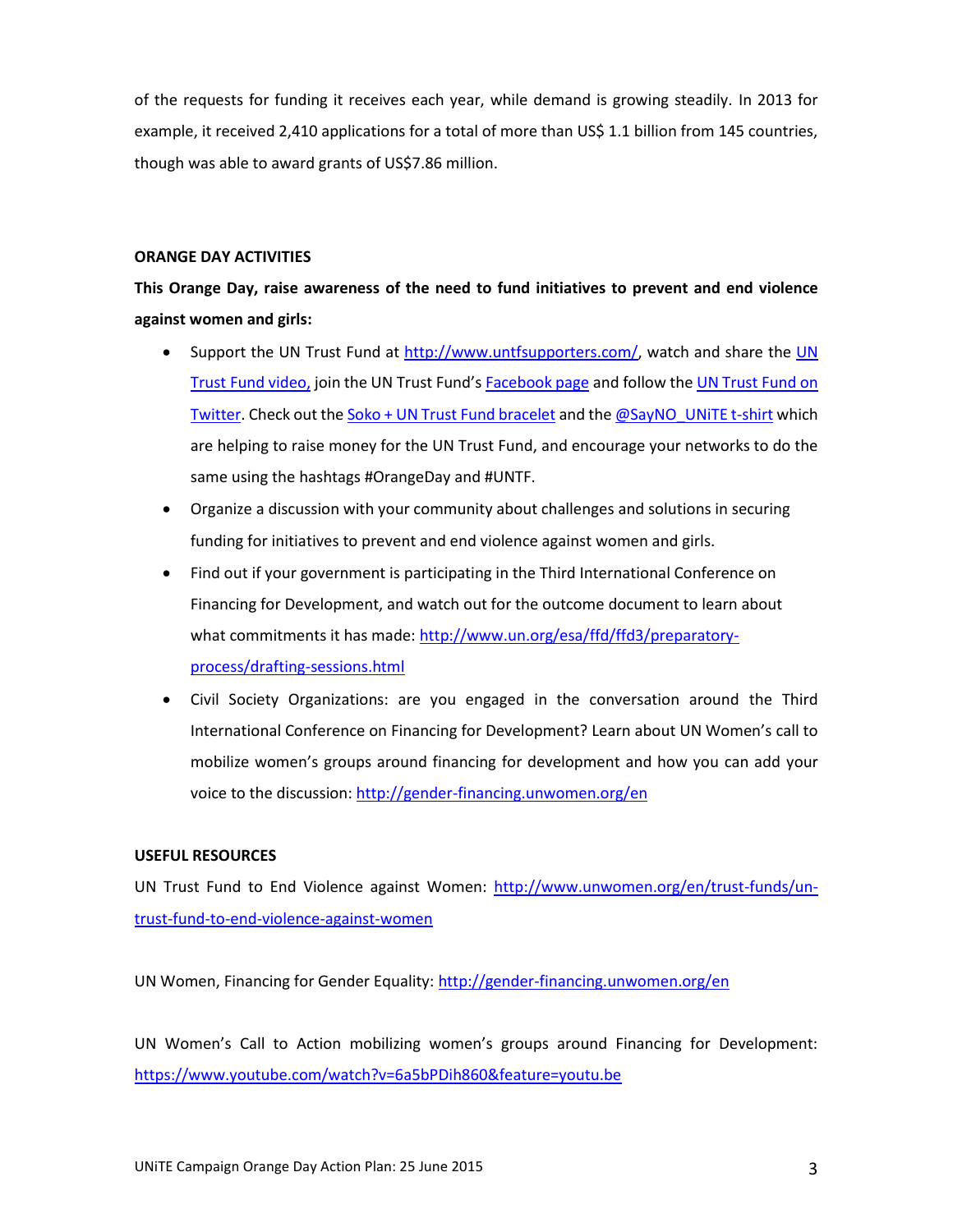Women's Working Group on Financing for Development: [http://wwgonffd.org](http://wwgonffd.org/)

Association for Women's Rights in Development (AWID), Resourcing Women's Rights: <http://www.awid.org/priority-areas/resourcing-womens-rights>

## **SAMPLE SOCIAL MEDIA MESSAGES**

### **TWITTER**

Happ[y #OrangeDay!](https://twitter.com/search?q=%23OrangeDay) Ahead of the #FFD3 in Addis Ababa next month, UNiTE campaign says funding to end #VAW must be a priority @UNTrustFundEVAW

[#OrangeDay](https://twitter.com/search?q=%23OrangeDay) today is about the need to fund initiatives to end violence against women & girls <http://owl.li/mlJkg> @UNTrustFundEVAW

Today on [#OrangeDay,](https://twitter.com/search?q=%23OrangeDay) we're asking 'where's the money?' to end violence against women and girls <http://owl.li/mlJkg> @UNTrustFundEVAW

Happy [#OrangeDay](https://twitter.com/search?q=%23OrangeDay)! Help 'make a dent' in the massive demand for funding for initiatives to end #VAW <http://ow.ly/N8VxN> @UNTrustFundEVAW

O[n #OrangeDay,](https://twitter.com/search?q=%23OrangeDay) check out the @Shop\_Soko+ @UNTrustFundEVAW bracelet helping to raise funds to end #VAW <http://shopsoko.com/collections/UNTF> @SayNO\_UNiTE

Fo[r #OrangeDay,](https://twitter.com/search?q=%23OrangeDay) check out the @SayNO\_UNiTE t-shirt from @FashUnited helping to raise funds for @UNTrustFundEVAW #VAW<http://ow.ly/N8Sph>

### **FACEBOOK**

Happy #OrangeDay! This month's Orange Day theme is 'where's the money for initiatives to end violence against women and girls'. Only with unprecedented funding and support can the goal to end violence against women and girls become a reality. World leaders are due to come together in Addis Ababa on 13 – 16 July for the Third International Conference on Financing for Development to discuss the funding of the post-2015 development agenda. Learn more about the process and add your voice to the debate:<http://owl.li/mlJkg>